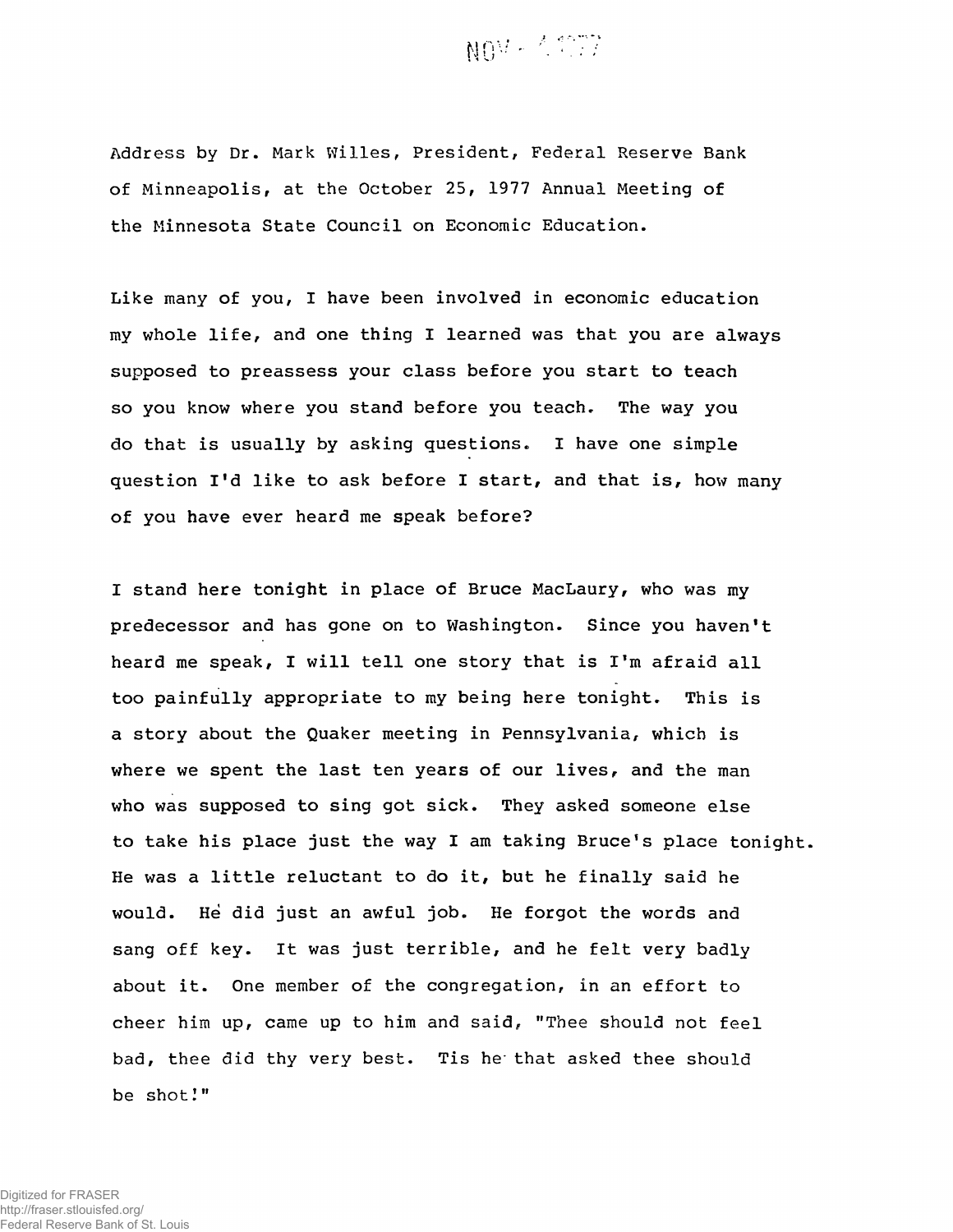**I'm going to talk about economic education. It's something in which I have invested a large part of my life and it's something which I have some very strong feelings about. That is particularly true since I am now on the other side of that and am subject to the statements, criticisms, etc., which take place when we have inadequate, ineffective economic education. Now, I have learned a couple of things since I've been involved in the venture. First, I've learned that I, and perhaps you, too, have to be just a little bit more humble about what we teach. When I started teaching at Columbia University and the Wharton School at the University of Pennsylvania, I was convinced on the basis of my training in economics that basically the Keynesian view of the world was right. Therefore, I told all of my students that that's how the world worked. If they could understand that, they could analyze most problems. I then moved to be Director of Economic Research at the Federal Reserve Bank in Philadelphia. As I watched the economy perform and as I watched our attempts to influence the economy, I decided that the Keynesian system just wasn't adequate to explain the problems that we faced. I became convinced that what we now** call mon*tarism was the best approximation to our understanding* **as to what the policy could do and how it would impact on our economy.**

**That was fine until I came here to Minneapolis. I now have a staff who says that both of my former views are wrong. It is really the rational expectations view of the world that**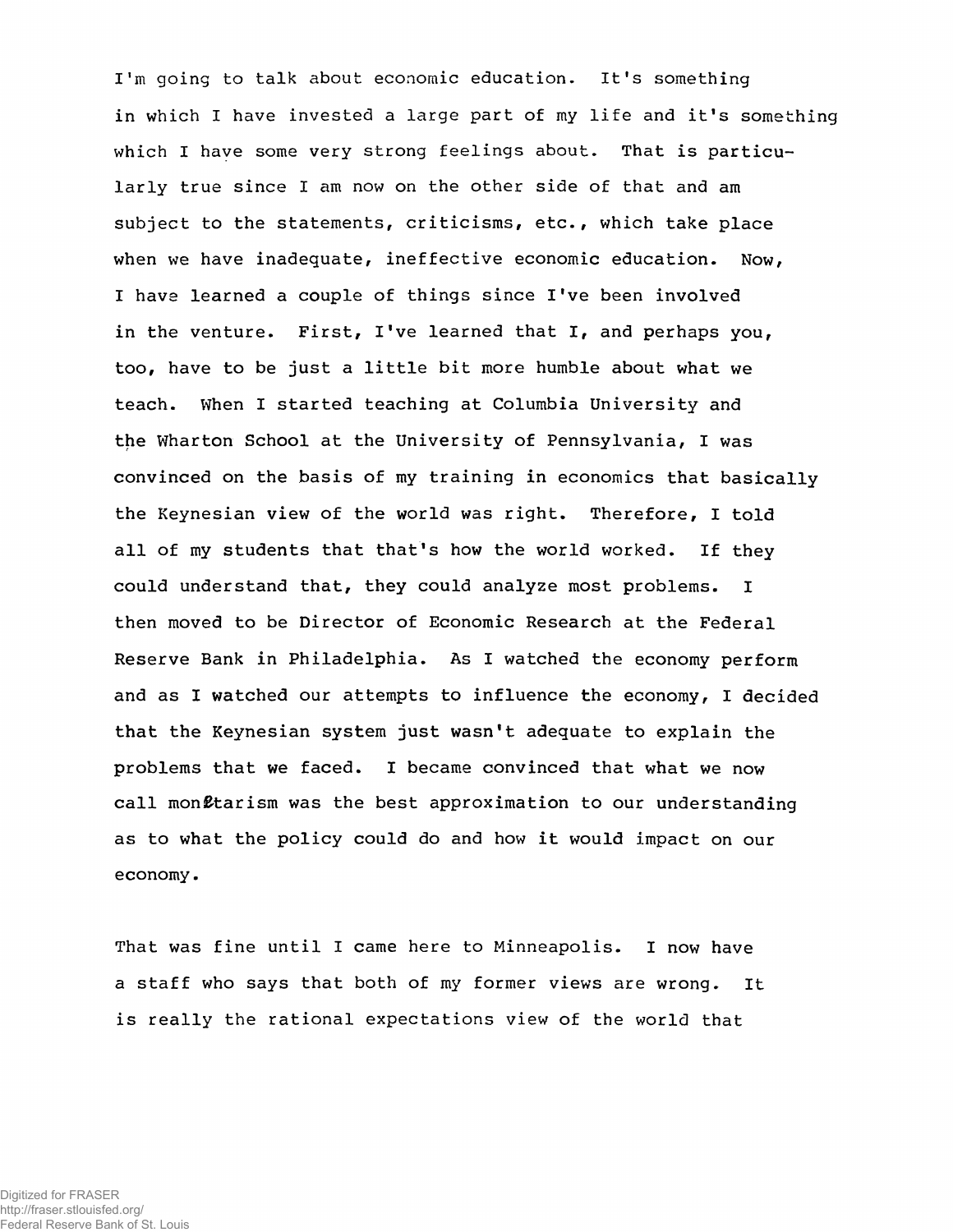describes how things work, and they almost have me convinced **of that. It may be that I've been a little bit more wishywashy than most/ but I think that the kind of intellectual evolution that I've gone through, to a rather remarkable degree, approximates the kind of evolution that is taking place in economic professions.**

**If we have finally reached, as my staff keeps telling me we have, the rational expectations view of the world we now really understand how things work, and that's the end of the line, then we can all stand up and say, "Now students, here's how things work," and we can count on it. I suspect that since we all have a few more years to live somebody is going to come along and say that's a silly way to look at the world. Here's another way that displays it better. Five years from now we will be using that method to explain to students how the economy works. I gained from that a rather large dose'of humility in terms of what I tried to inflict on others as I explain my views as to how the economy works. I nevertheless feel quite free to inflict my views until someone changes my mind.**

The second thing I've learned about economic education is what **a big job there is to do. I can't help but think of a story about Winston Churchill, who was quite fond of his nightcap. One day in his reclining years as he was having a nightcap at 2 in the afternoon at a good friend's house: his friend looked around the very large room and said, "If you took all of the whiskey that you consumed and put it into this room,**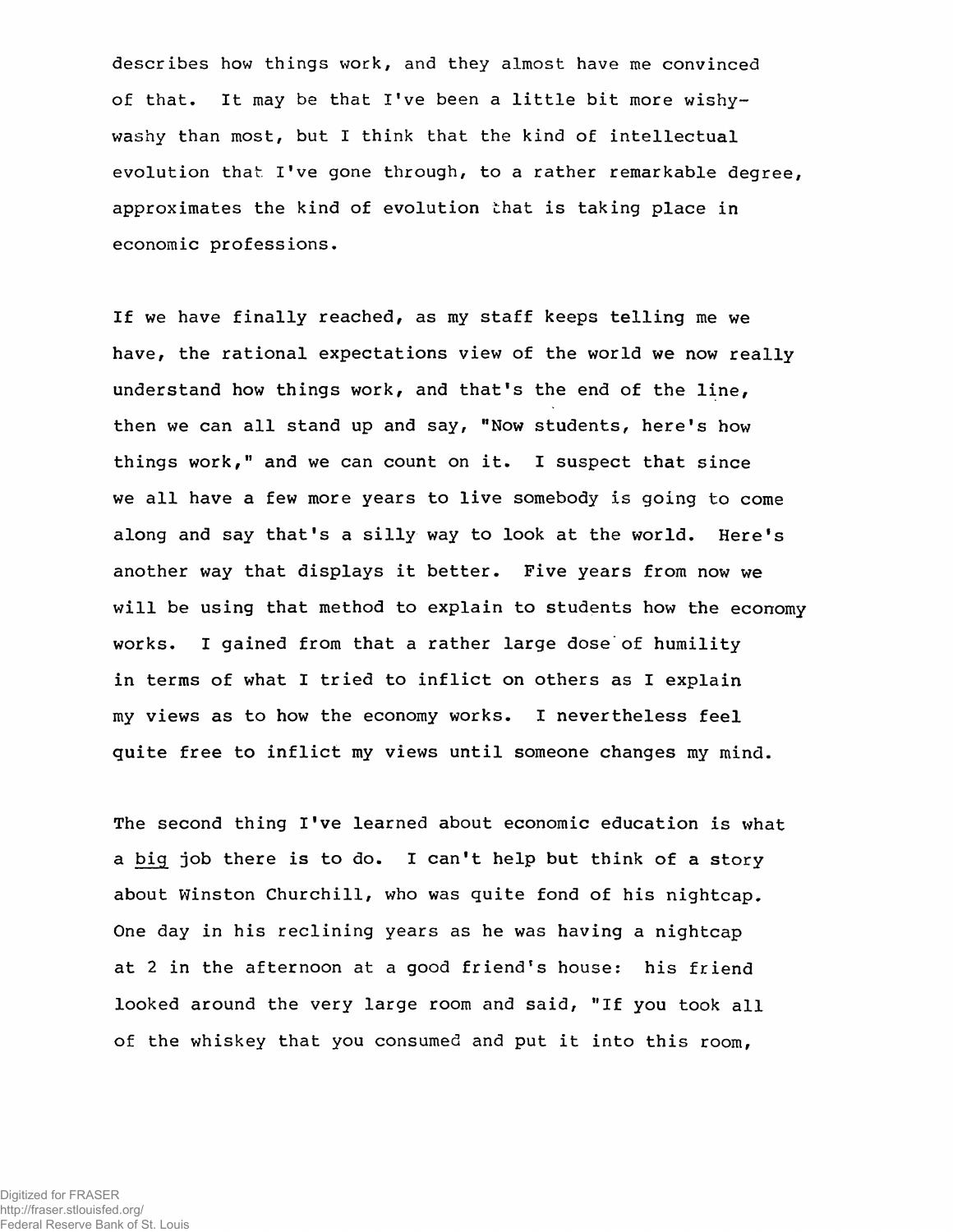**it would come all the way up to the first pane in the windows." Winston Churchill examined the distance between the first pane and the ceiling and said, "Oh, so much left to do and so little time to do it." That's how I feel about economic education when we see the general level of economic understanding that we have and the serious problems that we confront. There is so much to do and so little time to do it.**

**Therefore, I'd like to take a couple of minutes to cite what to me are two rather compelling examples of what I mean and why I think the job that you're engaged in is so significant. Some of the things I say may offend some of you, and X apologize for that in advance. Let me also say that that's an inherent part of the education process. I once had an outstanding professor. As we were sitting around getting ready to write our dissertations, one of my friends said, "How do you write an unbiased book?" He very appropriately answered, "There is no way to write an unbiased book. No matter how hard you try, your own biases are going to come through what you write or what you teach. The important thing is to make sure that you have access to an unbiased library."**

**Tonight, I'm going to present a biased book. I am sure that you will want to follow-up with someone else from another part of the library who can explain the alternative point of view.**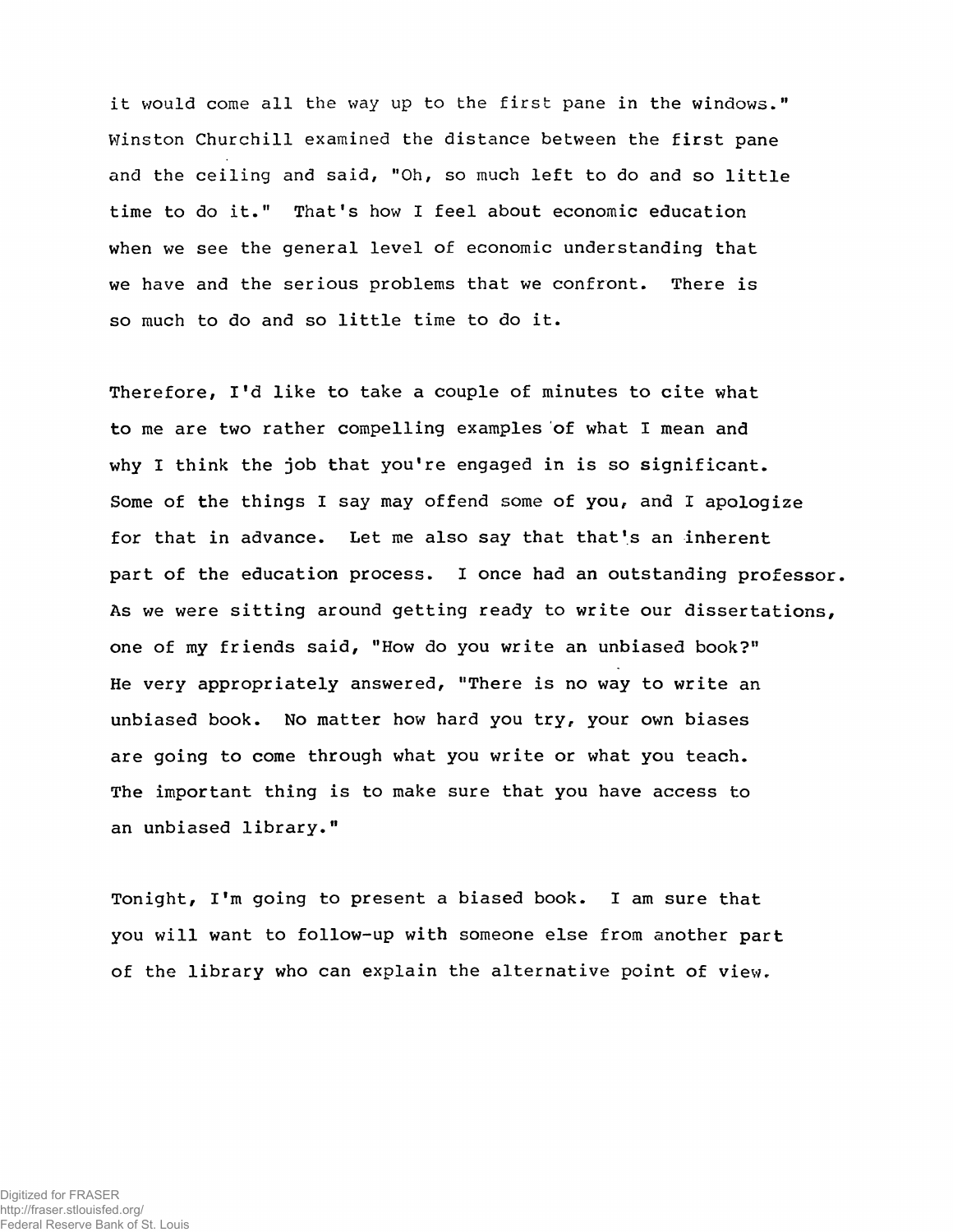**Let me first discuss the minimum wage. Congress recently passed legislation that will result in the minimum wage going up by over 45% in the next four years. The economics profession agrees on the following set of facts relating to those kinds of inreases in the minimum wage:**

**1. There is almost a unanimous concensus in the profession that increases of that kind will exert significant upward pressure on prices. The reason for that is very simple. If you move the minimum, the base part of the wage structure, everyone knows that when labor and management sit down together one of the key things that has to be done is to maintain the differential between where my job previously was and where my job now is. So when you move the minimum, almost automatically you end up moving the entire wage structure. If the minimum wage has moved by over 10% a year (average over the next four years) then it's not too far fetched to suppose that the whole wage structure is going to move by a corresponding amount. That's not exactly true, but for the sake of discussion, let's assume that it is. That would mean, other things being equal, wages are going to go up by 10%. If productivity goes up by 2%, that means human labor costs will increase by 8%. If they increase 8% per year, then it's virtually impossible to think of an inflation of less than 6%, which is**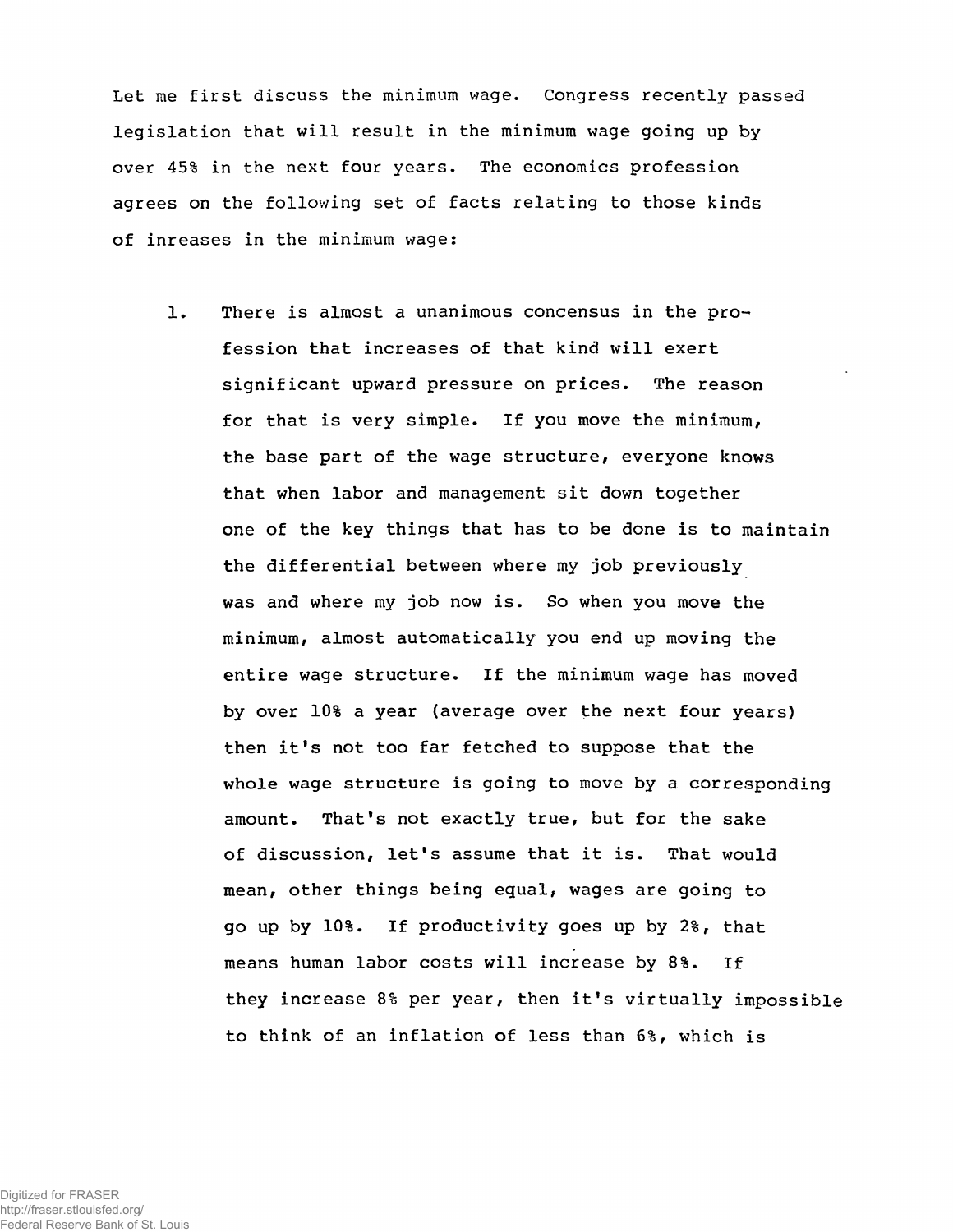**what we now have. In fact, it seems more likely to think of inflation as closer to 7 - 8%. By that kind of change in the minimum wage law, almost as if nothing else took place, you would expect to see significant upward pressure on prices. That's a fact that really has a remarkable concensus within the economic profession today.**

**2. In the process of increasing that base rate, the required wage, thousands of people will no longer . have an opportunity to work in the private sector. Jobs will just not be made available to them. Even the Secretary of Labor suggested that the increase that will take place in January 1978 will cost about 90,000 jobs. Our estimate is closer to 200,000 jobs. Those are primarily the jobs for the young and the unskilled and minority groups. The very people that we need the most to get into the labor force to gain experience and skills to be a viable part of the economic system. Again, there's very little difference of opinion within the profession that that will take place.**

**Why then, with those two facts essentially agreed on by the economic profession, did the legislation pass? It may be that we just have very greedy, barbaric labor leaders who, recognizing these facts, still wanted to go out for the benefit of their**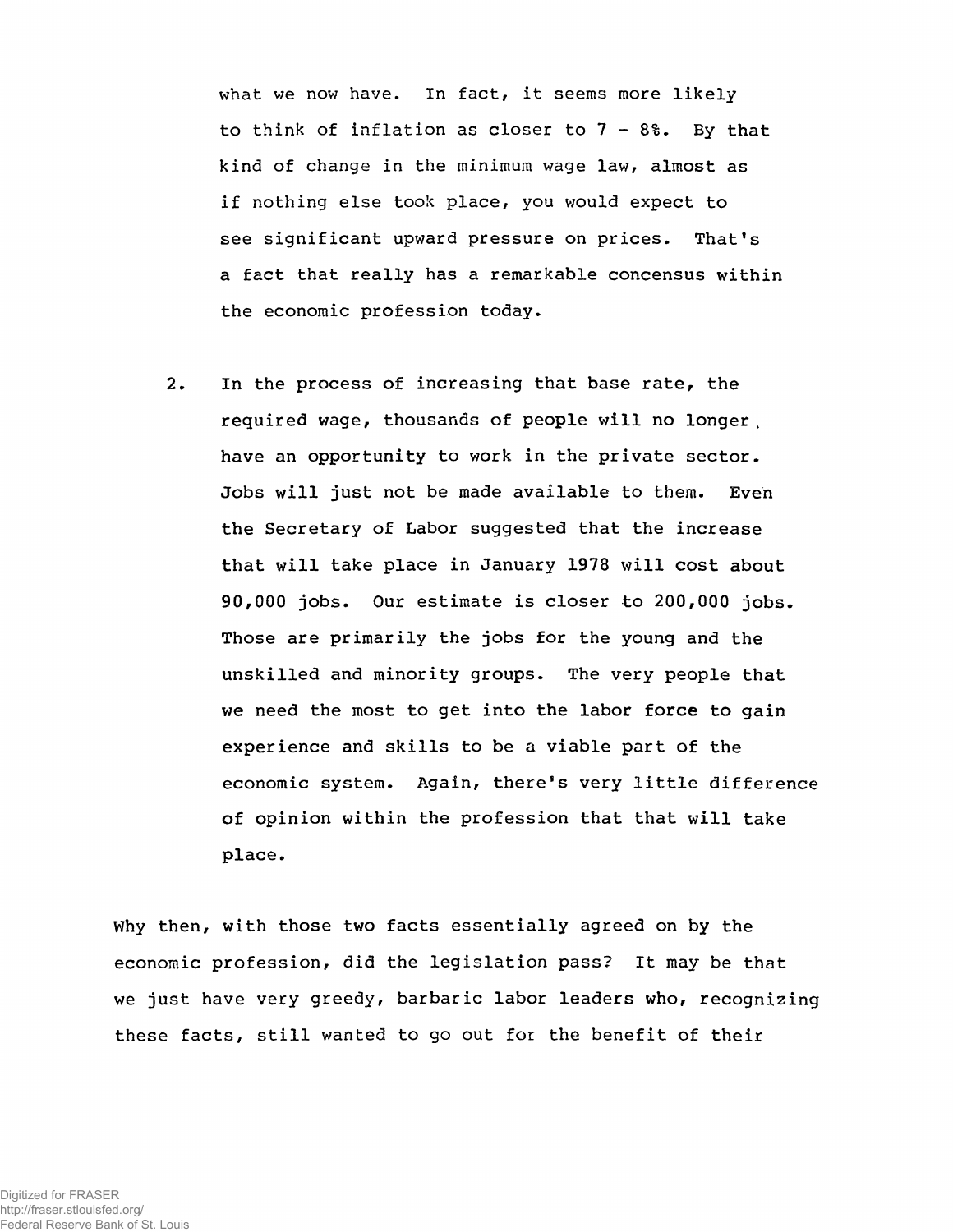**members and see the legislation pass. I don't think that's the case. It may be that it was just some greedy politicians were trying to buy votes at the expense of the public, but I don't think that's the case either. That doesn't correspond with my views of the politicians that I know. I think, unfortunately, it's just a very clear example of a lack of understanding on the part of most of the public as to those facts the economic profession just takes for granted. Let me cite an example: A good friend of mine, who happens to be black and lives in an eastern city, received a phone call before the legislation started going through the congressional mill. I said, "Do you realize what's about to happen to your people?" He said, "No, tell me." So I explained these basic facts that I sent to him. My friend said, "Good grief! We can't have that." Unfortunately, my efforts and his were too little and too late to make a change in the outcome. That seems typical to me of what takes place repeatedly. Many people don't really understand the basic economic fact that you and I just take for granted. It seems to me that's a fundamentally important responsibility of economic education to make sure that those facts receive broad public understanding. This issue is going to come up again four years from now when the current legislation is complete. Hopefully by then you and I will have sufficient success to secure a better outcome than the one we have received this time.**

**I would like to talk about the problem of inflation. I'd like to say that there is a professional consensus on this as well,**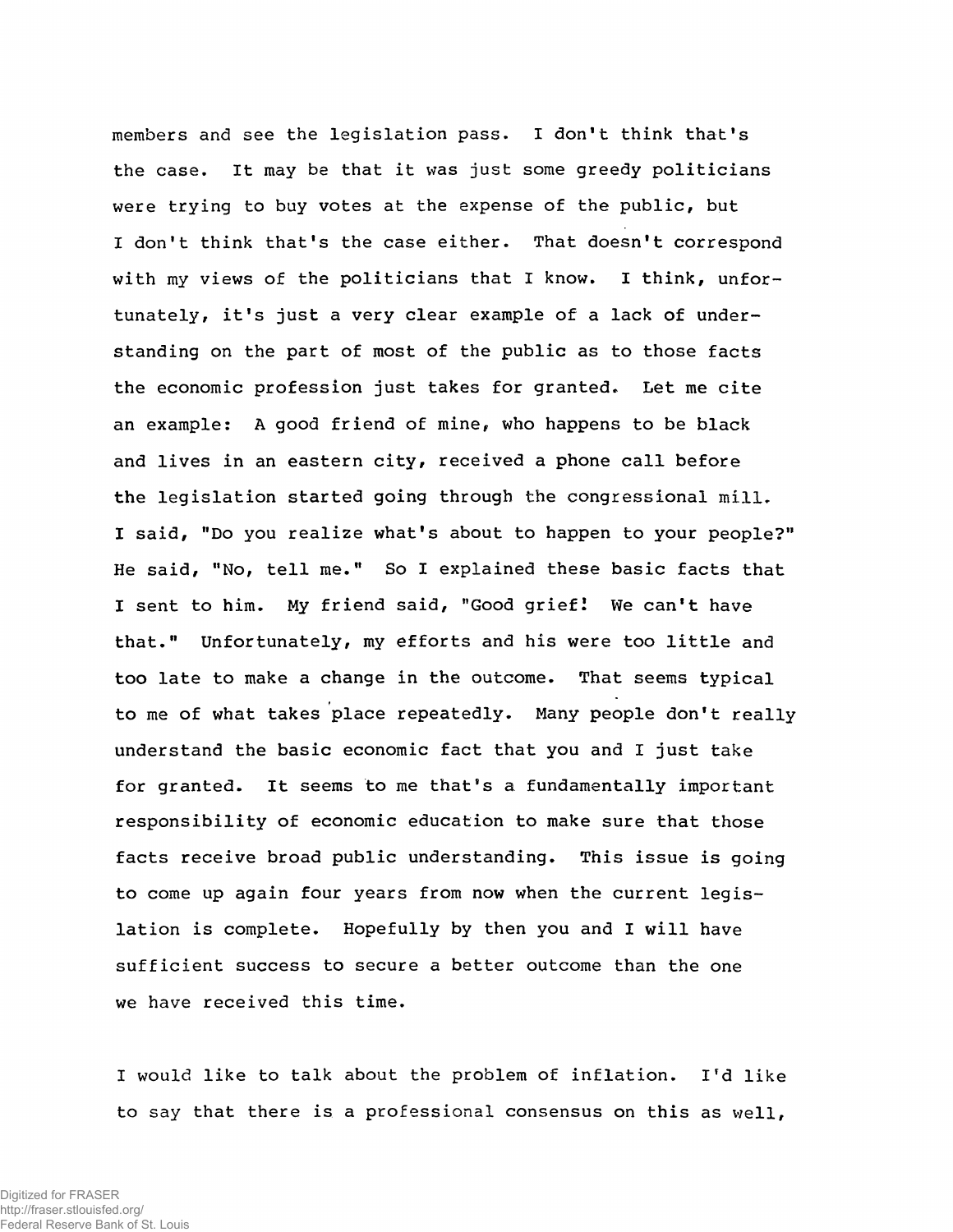**but unfortunately many of my good friends have not yet seen the light. It's a very serious problem and it has to have a significant increase in public understanding if we're to have the kinds of public policies that would be necessary to deal with the public. We in the Federal Reserve find that skateboarding is the only thing that is universally plotted. When we talk about monetary policy, we tend to lose half our friends depending on what we say. We have recently had our hands slapped by the White House. They issued a statement saying that we just better not try to bring down the rate of growth, or have interest rates go up any higher because we're going to choke** *off* **the recovery and cause umemployment. At the same time, we're getting a very strongly worded letter from an outfit called the shadow open-market committee, money is growing much too fast, and we've got to bring the rate of growth of money down significantly or there will be too much inflation, causing unemployment. They can't both be right.**

**I'll tell you who is right, then you can tell me who is right. My view is that we now know enough about the economic system to recognize that there really is no trade-off between inflation and unemployment. We can't buy as we used to think we could a little less unemployment if we're willing to have a little more inflation. It just doesn't seem to work that way. In fact, what we find is that the more inflation we have the more unemployment we have. That's not very surprising because inflation does essentially three things: it creates uncertainty,**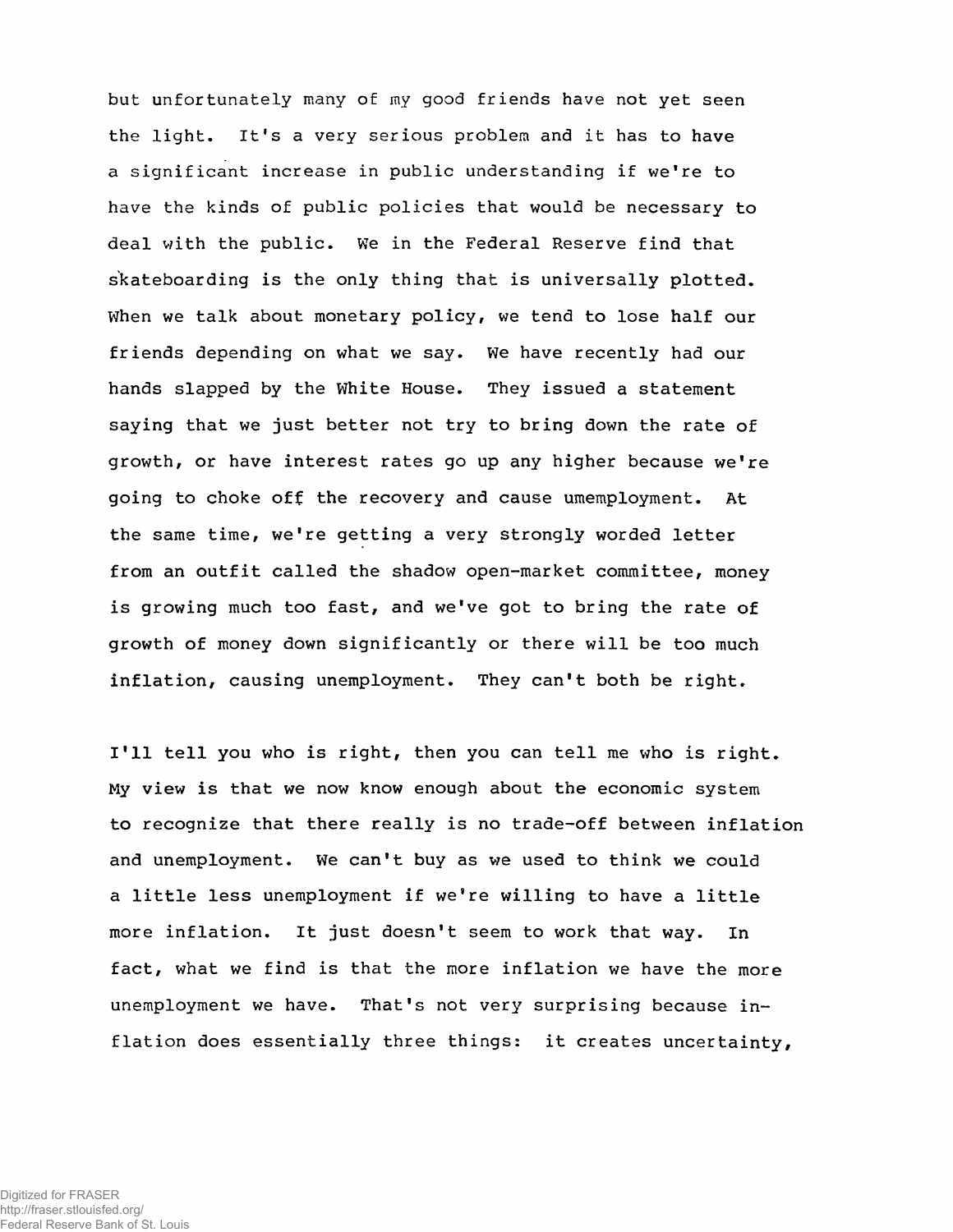**it creates misallocation of resources, and it creates distortions in the way the economic systems works. As a result, rather than buying a reduction in unemployment with inflation, we aggravate the very thing we're trying to solve. That's why most of us in the Federal Reserve System think that in spite of what the White House would like to have us do, we think it's fundamentally important for us to stand against inflation. In order to do that, we're going to have to bring down the rate of increase of money. Yes, in the current environment that's going to cause interest rates to go up. But my view is if we don't do it now, we're going to get more inflation and higher interst rates and higher unemployment in the future.**

**A primary responsibility of economic education is to make sure that we understand at least what the alternatives are — even if we can't agree.**

**Let me conclude with the following observation. We have been referred to as being a part of the dismal science. Many of us try very hard to overcome that image by making economics** interesting, clear and happy. That's the only way we can com**municate and have others willing to listen. I hope that we will not forget that fundamentally in the real world we are dealing with hard choices. There is no free lunch. There are competing demands for scarce resources. There is no easy way to solve any economic problem without somebody or something having to pay the cost of that solution. We can't let anyone**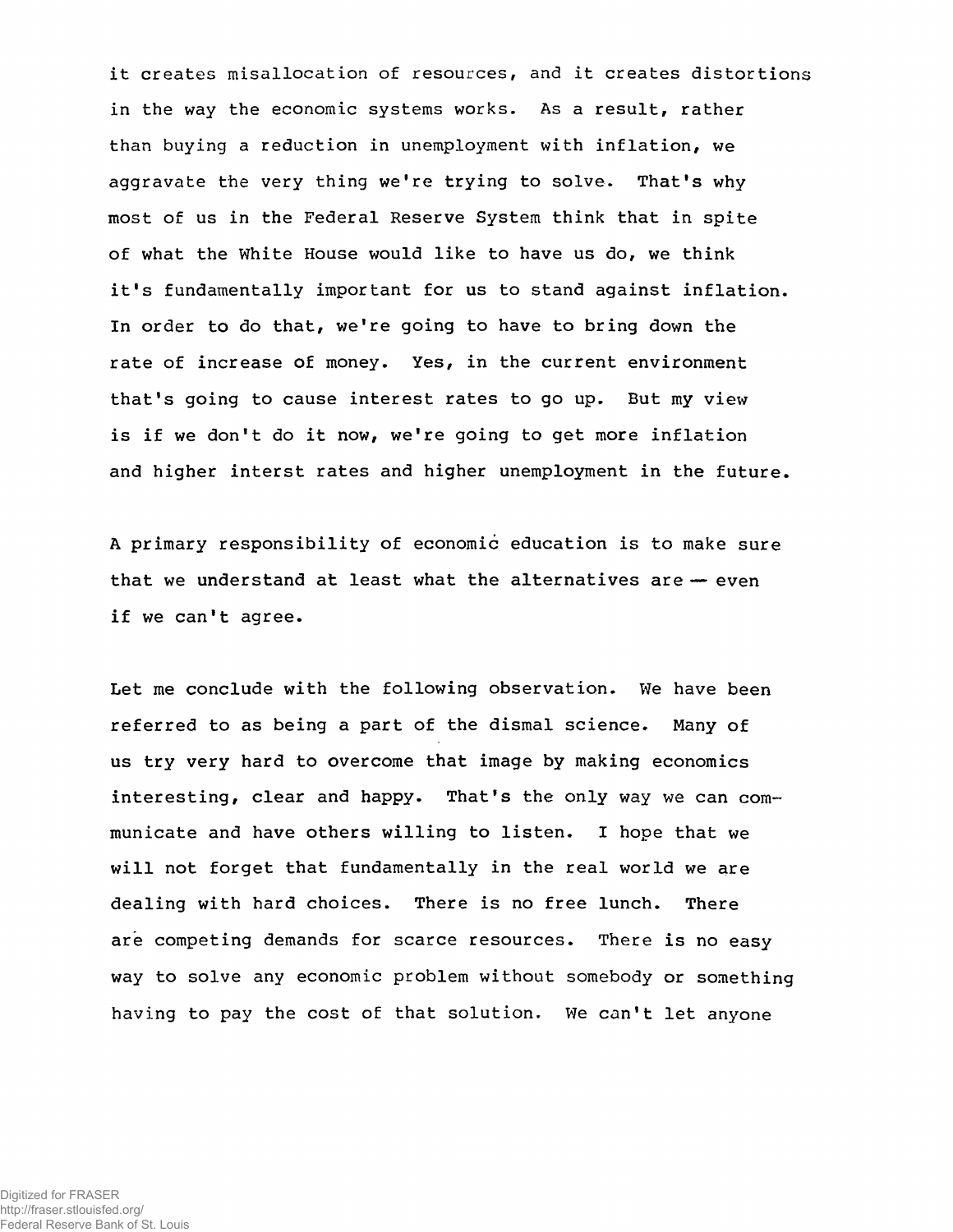**have the impression that there is an easy solution to any of the problems we face. Instead, we have to help them see clearly the alternatives so that together we can make the trade-offs that seem to make the most sense. I would hope that through your efforts and mine we can accomplish two things: l)we could lower expectations as to what can be done, and 2}we would substantially increase our performance in terms of what we actually do. If we can do those two things, through economic education and understanding, I think we will have contributed more than our share to the public welfare.**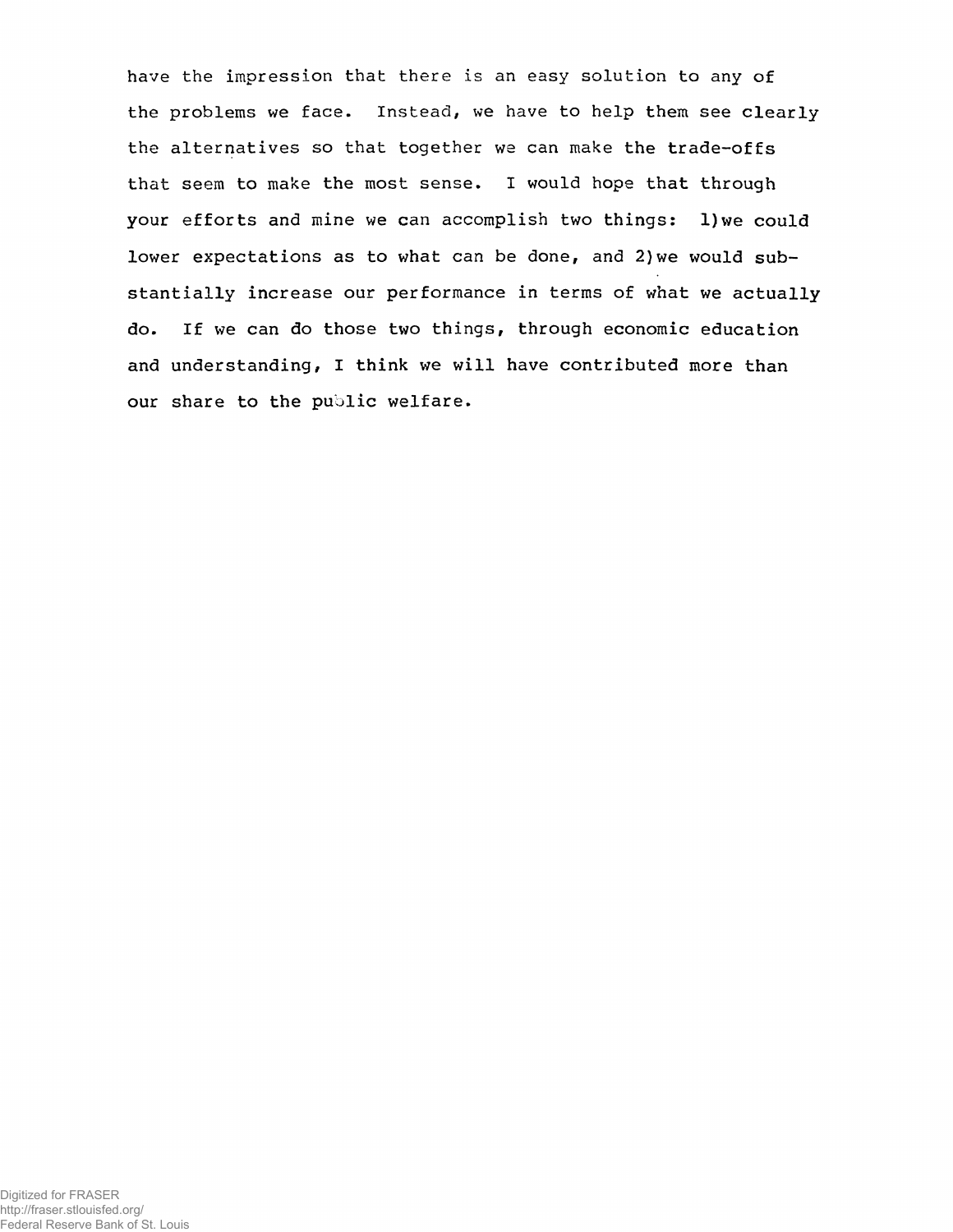## **QUESTIONS AMD ANSWERS**

**Walter Heller...**  $0:$ 

**Walter Heller and I have a number of differences of views.**  $A:$ **We are currently running a federal deficit for next year about \$60 billion. In my judgment that's far too high to begin with, I wouldn't want to add any more to that. I don't think the economy needs it. The economy is very strong, and we will expect to see real economic growth next year to be much stronger than most people expect. If for no other reason, we have put an awful lot of money into the system and it's going to take time to run short. The only thing in my judgment that's going to make the economy really turn down is if we have inflation starting to run away from us. That's going to make people nervous and we will have a serious problem.**

## **What's going on in the stock market?**  $0:$

**My grandfather was a druggist in Utah. The way they used**  $A:$ **to sell stocks is that a man would come around with a bunch in his portfolio and sell them. One day one stock salesman came into my grandfather's drug store and said I have two very good stocks that I'd like to suggest you buy. One is for a new firm called Coca Cola and the other is for a new firm called Wino. My grandfather bought a lot of Wino stock.**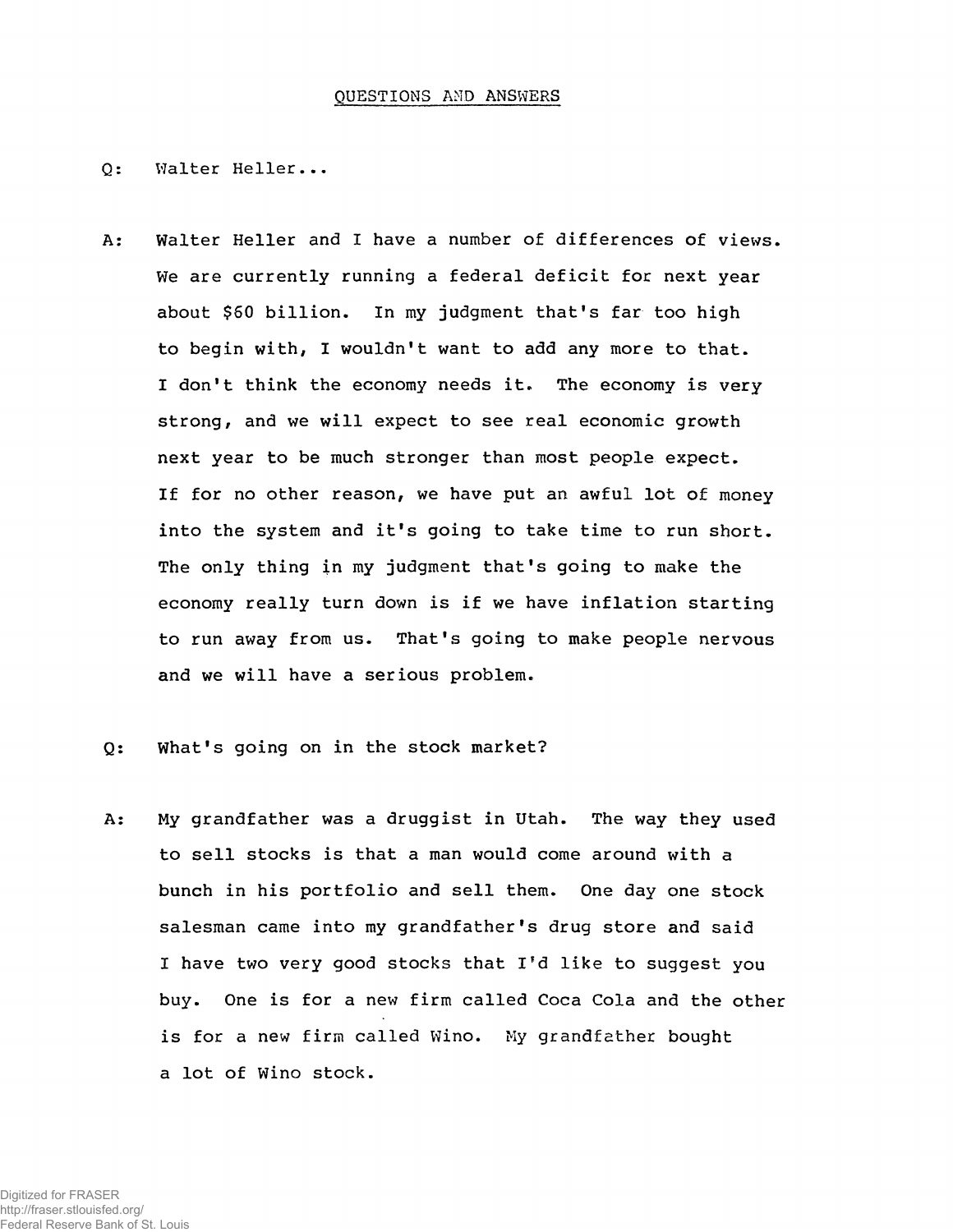**My view of the stock market is very simple. Investors have finally learned that inflation is very bad for business. They have a much more critical view of the prospects of inflation than most other people do. You will not, in my judgment, see the stock market turn around and convince the people that we have inflation under control.**

- $Q:$ **What's going to happen to Arthur Burns?**
- $A$ : **I don't know, and I don't think Carter knows at this point. It will depend an awful lot on what the economy looks like in January. His probability of being reappointed has gone from about 75% down to below 50%.**
- **Many people asssume that inflation at 5 or 6 percent is**  $Q:$ **imbedded and there is nothing we can do about it.**
- **I think if we give into that idea, we'll have 8%, and if** A: we give into 8%, we'll have 10%. There is no single example **in this country or any other country where we have been able to permanently stabilize the rate of inflation at any of those numbers. It is precisely that kind of thinking that puts in the kind of activities that results in accelerating inflation. If I assume w e 're going to have at least** 6% inflation, how am I going to price my products? We'll **have to start with a minimum of 6% to get more. If I assume that I'm going to have 6% inflation, how do I price my labor? I've got to start with a minimum of 6% and get whatever amount I can. In the process of getting**